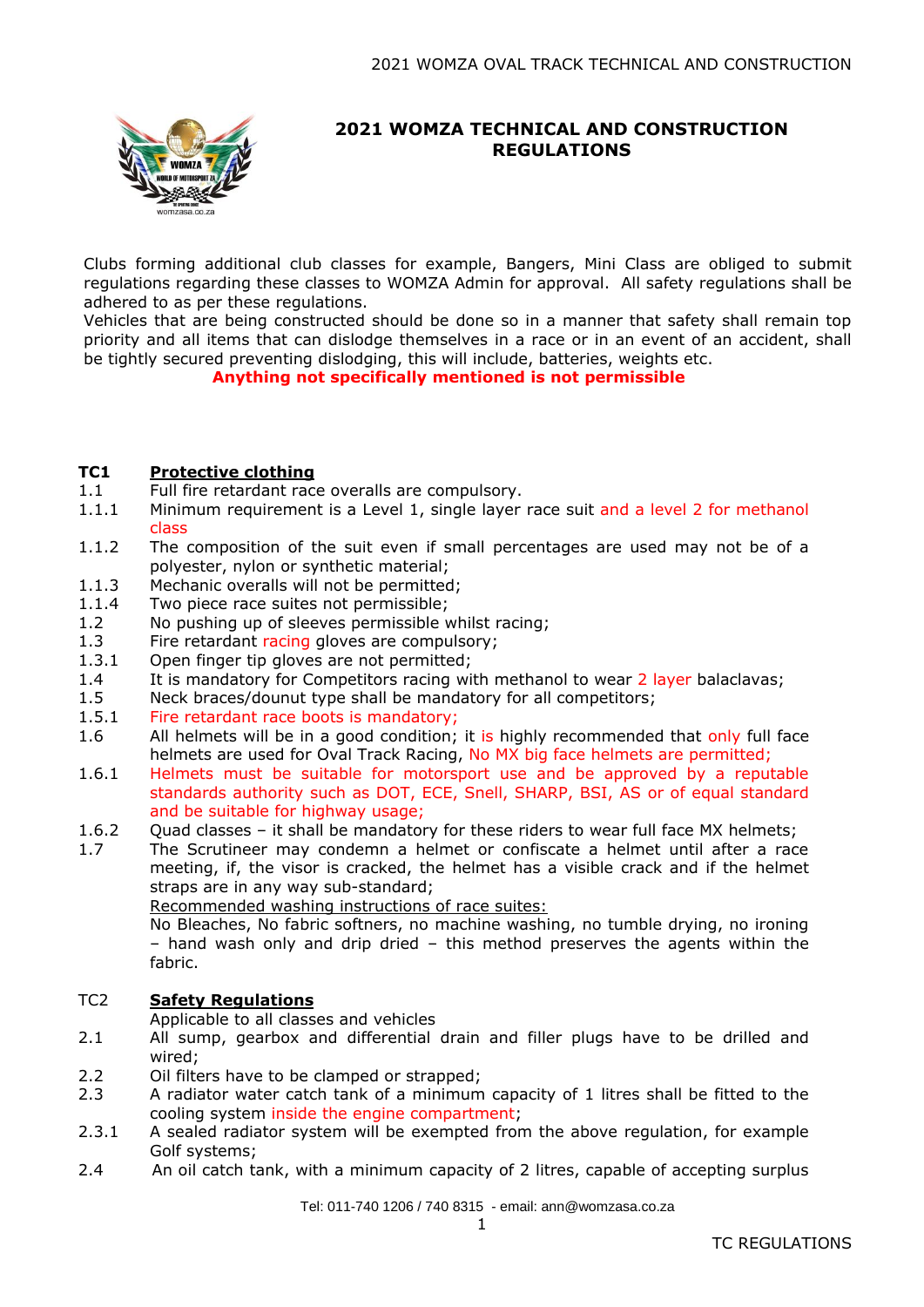oil and fumes from the engine shall be fitted inside the engine compartment.

- 2.4.1 The catch tank shall be connected to each breather outlet by means of a flexible pipe or similar conveyance, designed to feed the oil or fumes to the tank.
- 2.4.2 The catch tank is to be emptied between races.
- 2.5 All joints and seams in the construction of the vehicle shall be properly mitered and be welded;
- 2.6 Methanol – it shall be mandatory that all methanol storage containers (Jerry can) be marked by a spray of paint or sticker, the letter M or in full Methanol, the colour to be used shall be red or orange;
- 2.7 All flammable items such as dashboards, plastics, carpets, upholstery and hood lining must be removed;
- 2.7.1 All bitumen cladding on the interior of the vehicle has to be removed;
- 2.7.2 All lights and windows must be removed from the vehicle, only the rear side windows may be replaced with clear lexan
- 2.8 Tar - vehicle may retain the windscreen, cracked windscreens shall be removed prior to the vehicle entering the race;
- 2.9 Under no circumstances may a vehicle compete without a secured bonnet, the purpose of this is to prevent the bonnet dislodging and secondly preventing, burns of any nature towards a competitor;
- 2.9.1 Bonnets shall be constructed and fit in such a manner that no open gaps will display when closed;
- 2.10 All piping (brakes and fuel) and wiring must be installed above the floor board or chassis;
- 2.11 All saloon vehicles shall be able to self start and self starters have to be in a working condition;

#### **TC3 Batteries**

- 3.1 It shall be mandatory for batteries to be bolted down;
- 3.2 Battery shall be bolted down by way of a cross bar or cross bracket;
- 3.2.1 Cross bar to be made of a flat bar with a minimum 5mm thickness; or
- 3.2.2 Square bar of 8mm x 8mm or round bar of a minimum 8mm in diameter;
- 3.2.3 The hold down bolts shall be a minimum of 8mm in diameter;
- 3.2.4 No side clamps or straps will be permitted to hold down the battery;
- 3.3 Batteries shall be covered by a non conductive material to prevent short circuiting in the case of an accident;
- 3.4 Batteries fitted in the competitor's compartment shall be mounted in a leak proof compartment, eg., boat battery box;
- 3.5 The use of battery box compartment shall still require the battery to be bolted down inside the box, in all instances the cover of the battery box must be secured, by way strapping;
- 3.6 Batteries may be kept in their original positions and be affixed correctly;
- 3.7 In all instances batteries should be easily accessible for scrutineers to inspect;

#### **TC 4 Bootlids**

4.1 All boot lids must be retained, and may be replaced with fiberglass replicas with a minimum thickness of 2mm;

#### **TC 5 Brakes and Brake Lights**

- 5.1 Brakes are mandatory on all vehicles in all classes, see class rules for specifications;
- 5.1.1 All vehicles are to brake on all four wheels except in Midget and Sprints Classes, which have to brake on three wheels;
- 5.2 Brake lights are mandatory on all vehicles in all classes except open wheelers;
- 5.3 Brake lights must be red and be mounted in plain sight for competitors to observe without restriction;
- 5.4 Brake lights may not be fitted in the bodywork of the vehicle, it follows that all glass or plastic indicators and lights shall be removed from the body of the vehicle;
- 5.5 Brake lights to work off pedal operated switch;
- 5.6 No on/off switches permitted on brake light system;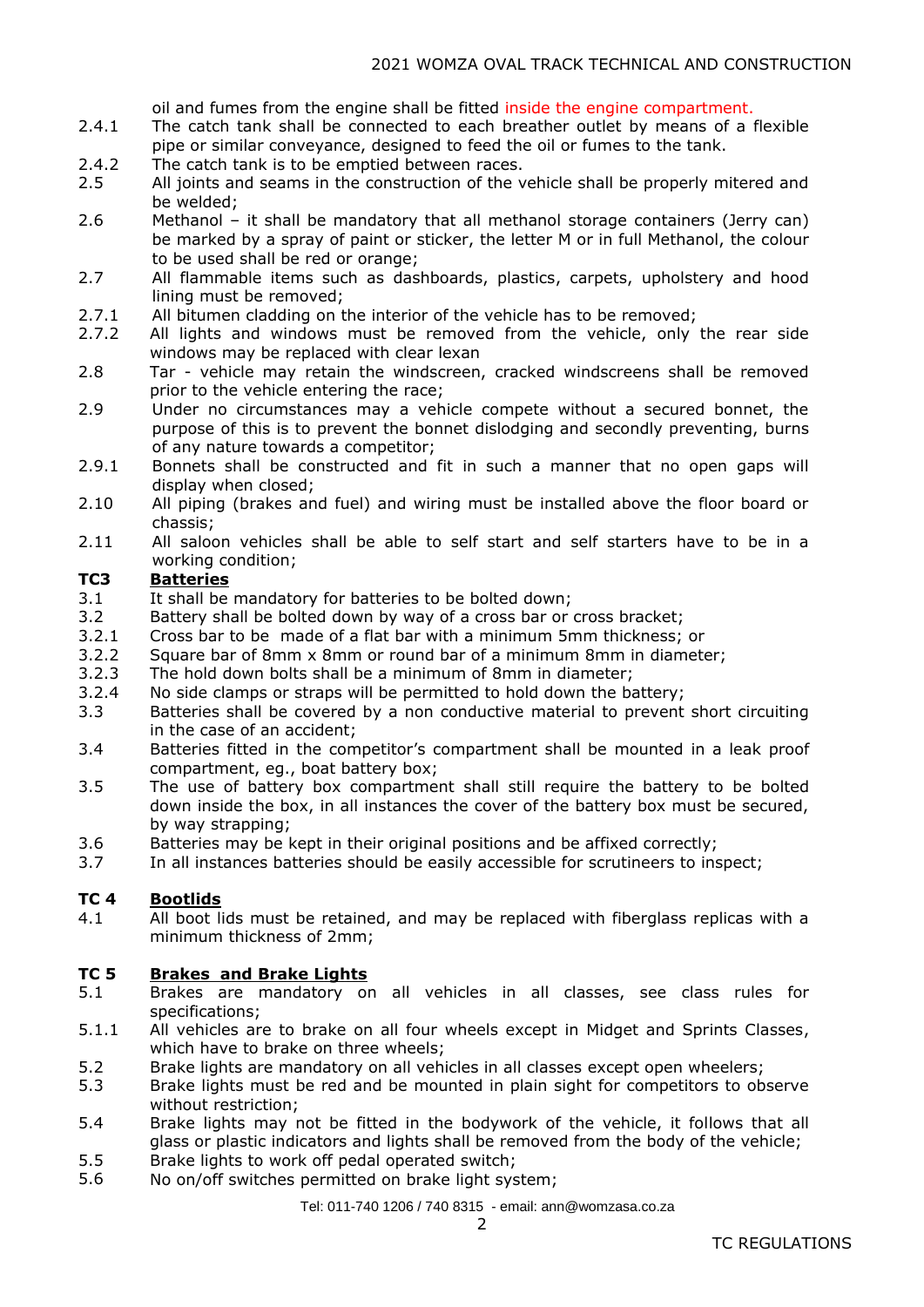- 5.7 LED Brake light of a minimum 200mm length is permissible and at least 75% of the LED's must be operational;
- 5.8 Brake lights round, shall be a minimum of 50mm in diameter and a maximum of 100mm and rectangular or square brake lights shall be a minimum of 50mm x 50mm square and a maximum of 100mm x 100mm square or rectangular;
- 5.9 Brake light appearance shall at all times remain bright, any dull brake light appearance may be rejected by the scrutineer;

#### **TC6 Bumpers: Midget, Sprints and American Saloons see own regulations**

*NB: All piping utilized for the purpose of bumpers and mounting supports shall remain in a single round tubular form, it follows, that under no circumstances may any of these pipes be filled in any manner or have additional smaller tubing inserted to the inside of the larger pipe;*

- 6.1 Front and rear bumper specification for club status classes on Dirt;
- 6.2 Restricted to single pipe of material not exceeding OD 34 x 3 mm thickness;
- 6.3 All sharp ends have to be bent inwards into the body; Bumpers may not protrude more than 50mm beyond the tyre or body work (**American** saloons);

### 6.4 **Internal bumpers (Round tube)**

Internal bumpers – piping material used shall have a maximum outside diameter of 38mm and a maximum wall thickness of 2mm;

The internal bumper shall be shaped in accordance of the vehicle's front silhouette. Additional radiator protection may be installed internally with no more than 4 mounting points;

Vehicles that are manufactured with steel bumpers must be replaced with plastic or fibre glass, with a single 38mm x 2mm round tubing inside shaped according to the bumper;

#### **TC7 Competition Numbers and advertisements on cars**

- 7.1 All numbers shall be displayed on a contrasting backing. It is recommended that numbers are preferably black letters on a white background, with a minimum size of 300mm high and 50mm readable font stroke;
- 7.2 Race numbers under no circumstances may be applied free hand in any method.
- 7.3 Only vinyl lettering or a professional sign writer application will be acceptable;
- 7.4 Advertisements/sponsors must not scramble the number of the vehicle;
- 7.5 Four displays of the numbers and prefixes are required:- on both sides of the vehicle, on the roof and on the visor; and additionally
- 7.5.1 It shall be mandatory for a number to be on the roof and/or on wing plates white background with black lettering, sizing 300 mm diameter;
- 7.5.2 Club Prefixes are mandatory to be displayed together with the number;
- 7.6 Advertisements and slogans may not be of discriminatory manner;
- 7.7 Numbers 1, 2 and 3 will be reserved for WOMZA Final Championships only;
- 7.7.1 No longer may clubs use 1,2 or 3 for Club Champions or zero numbers;
- 7.8 Methanol using vehicles shall all have an orange or red sticker displaying ME or lightning bolt, sticker size no smaller than 150 mm in diameter, displayed on either side of the vehicle;



7.9 The colour which is to be used as the display for the methanol sticker shall be of a contrasting colour to the colour of the car;

7.10 Only, rear side windows (which are to be replaced with clear lexan or polycarbonate) may be sign written, no more than 50% of the window may be covered with sign writing;

- 7.11 Competition numbers are also to be displayed on the right or left hand side of the visors. White background with black lettering;
- 7.12 **Competition numbers on windscreen aperture - visors**
- 7.12.1 **The visor fitted into the windscreen aperture shall be fitted from left to right, with a height of 12cm minimum. The competition number shall be**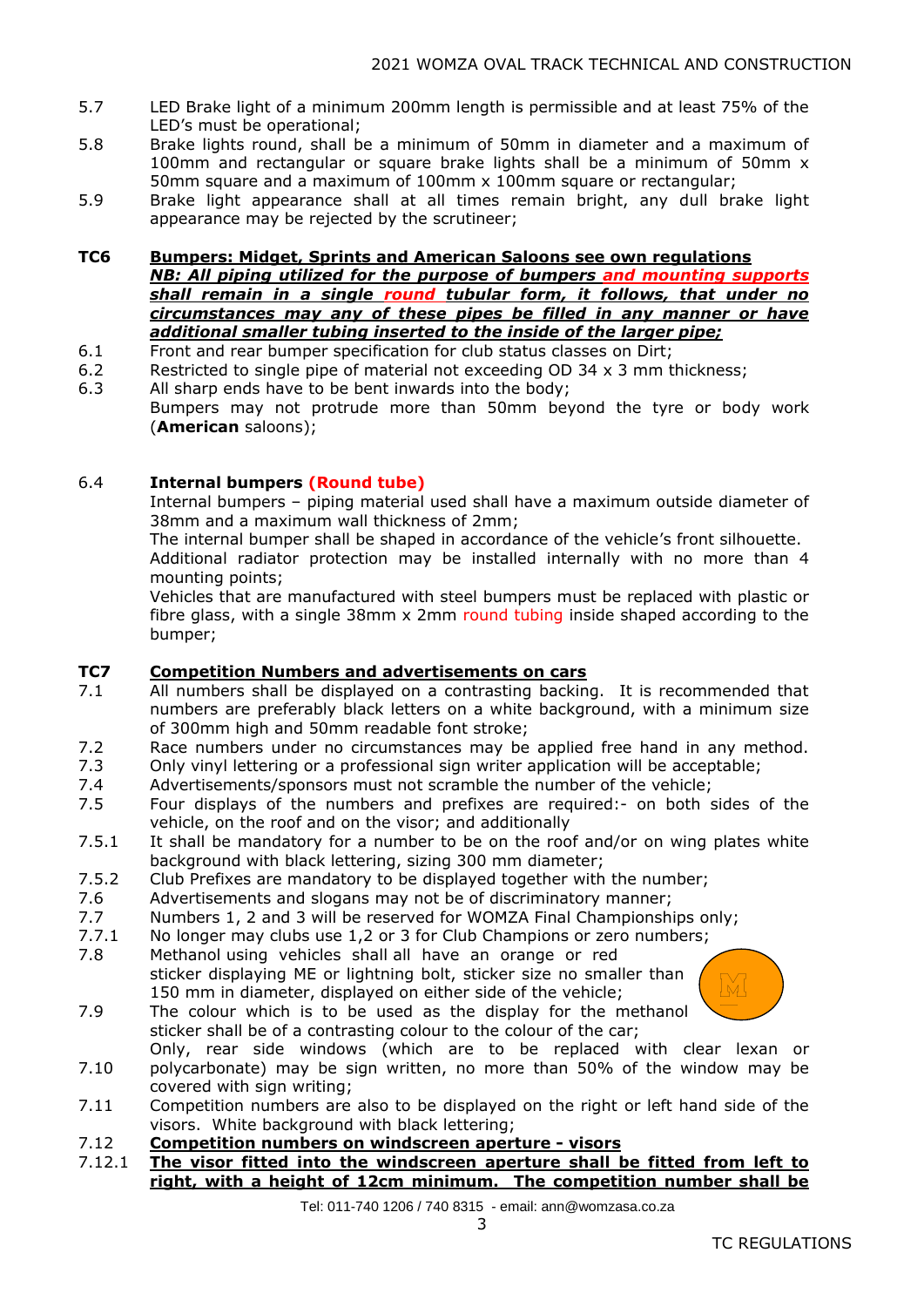### **placed on the right to left hand side of the visor, with the competitor name taking up the balance of the visor;**

#### **TC 8 Engine Positions:**

- 8.1 Rear mounted engine vehicles must be mounted behind the rear wheels, saloons class only, the positions of the engines may not be altered in any manner and must be retained in the original manufactured fitted position;
- 8.1.1 No midmount engines permitted in saloon classes;
- 8.2 The rear face of the engine is where the bell housing and the engine meet;
- 8.3 Measurements applicable to engine positions of front mounted engines, in rear wheel drive vehicles;
- 8.3.1 The back face of the engine will not be more than 600mm backwards from a line drawn across the centres of the two front wheels which will be determined by means of a plumb line using the method described as in the drawing;
- 8.4 The engine may not be fitted with a offset of more than 50mm from the centre line of the vehicle;
- 8.5 The vehicle must be built symmetrically when viewed/measured from the front or rear;



Back face of engine where

#### **TC9 Exhaust:**

- 9.1 Exhaust:<br>Midget class exhaust specification see class rules, exhaust rule applicable to all other classes; central<br>...
- 9.2 Exhausts fitted below the floor pan shall have saddles fitted at +- 33% and 66% of Exhausts htted below the noor pan shall have saddles htted at +-33% and 66% of<br>the vehicle to retain the exhaust in the event of exhaust breaking. Saddles are to be bolt on type;
- 9.3 Exhaust systems installed above the floor pan with tailpipes passing out through the side of the vehicle, shall do so at a maximum height of 450mm measured from the ground to the top of the pipe with the vehicle parked on a level floor, with driver seated and tyres measured at racing pressures;
- 9.4 Exhaust systems installed above the floor pan may not protrude more than 50mm beyond the body silhouette;
- 9.5 Exhaust noise levels may not exceed 108 decibels, this shall remain mandatory for health and environmental reasons;
- 9.6 A fitment of an exhaust and silencer box is mandatory to saloon and Midgets classes;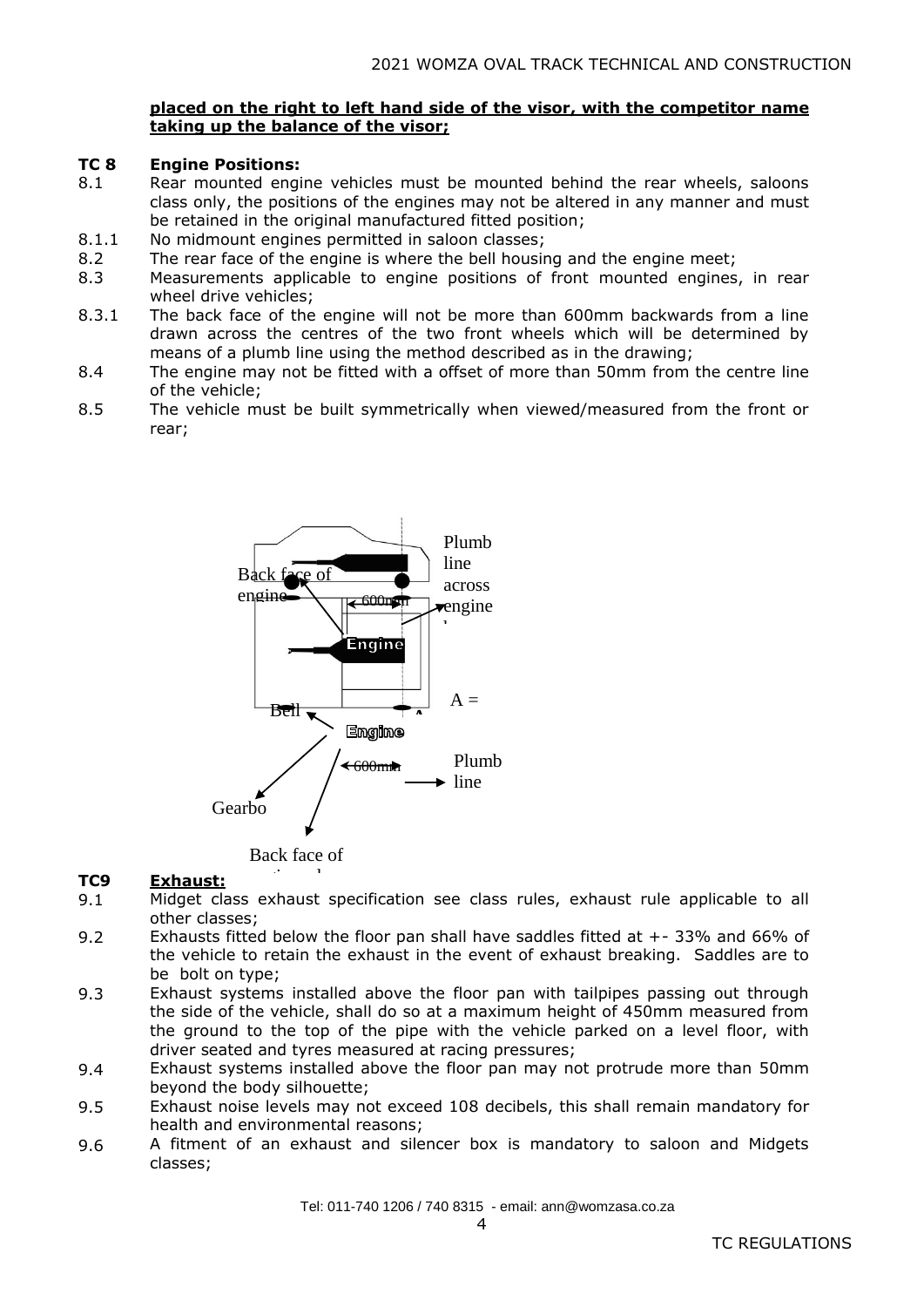#### **TC10 Fire Walls**

- 10.1 All vehicles must have metal firewalls between the driver's compartment and engine, between driver's compartment and fuel cell or fuel tank;
- 10.2 All firewalls are to be constructed of metal only, plastic, fibreglass and rubber is not permitted;
- 10.3 Fire walls will in all cases may not have any holes, other than where pipes are lead through with precise fitment;

Sketch - Midget Fire Wall behind the competitor;



#### **TC11 Flywheels**

- 11.1 Cast steel/iron, Aluminium and metal fly wheels permitted;
- 11.2 Aluminium fly wheels are permitted in all classes except Sprint Cars, Midgets and 1600 Stock Rod Class;
- 11.3 It is highly recommended that the use of steel or Aluminium fly wheels are used for racing purposes;
- 11.4 When lightening fly wheels, keep the lightening limited for safety purposes;

#### **TC12** 1.1 **Fuel tanks and fuel pipes:**

- 12.1 It is highly recommended that properly designed and manufactured racing fuel tanks are used or bag type fuel cells which reduces the risk of fuel spillage from accident damage.
- 12.2 The wall thickness of metal fuel tanks shall be no less than 1mm;
- 12.3 A fuel tank breather, which shall vent externally, must be fitted to all fuel tanks.
- 12.4 A non-return valve shall be fitted to the breather.;
- 12.5 The non-return valve may not be airtight;
- 12.6 The fuel tank cap shall be the non-vented type;
- 12.7 Normal vehicles (tin-top) may not retain the original position of their fuel tanks, shall be removed from the original position;
- 12.8 The fuel tank shall be mounted in the bootspace of the car behind the fire wall;
- 12.9 Fuel tanks must be mounted in a separate compartment to the competitor;
- 12.10 Fuel tanks must be securely mounted to the boot floor or the chassis of the vehicle with bolts or metal straps;
- 12.11 A fire wall must be constructed to separate the competitor from the fuel tank and fuel pumps as well as the filler and breather system;
- 12.12 The fuel lines must be visible and run above or under the floor;
- The section of the fuel line running inside the vehicle past the competitor 12.13 compartment must be of a steel material and may not have joints;  $\top$

| Diagram of tank breather system<br>One way V Non vented Filler Cap |  |
|--------------------------------------------------------------------|--|
|                                                                    |  |
|                                                                    |  |
| Tel: 011-740 1206 / 740 8315 - email: ann@womzasa.co.za            |  |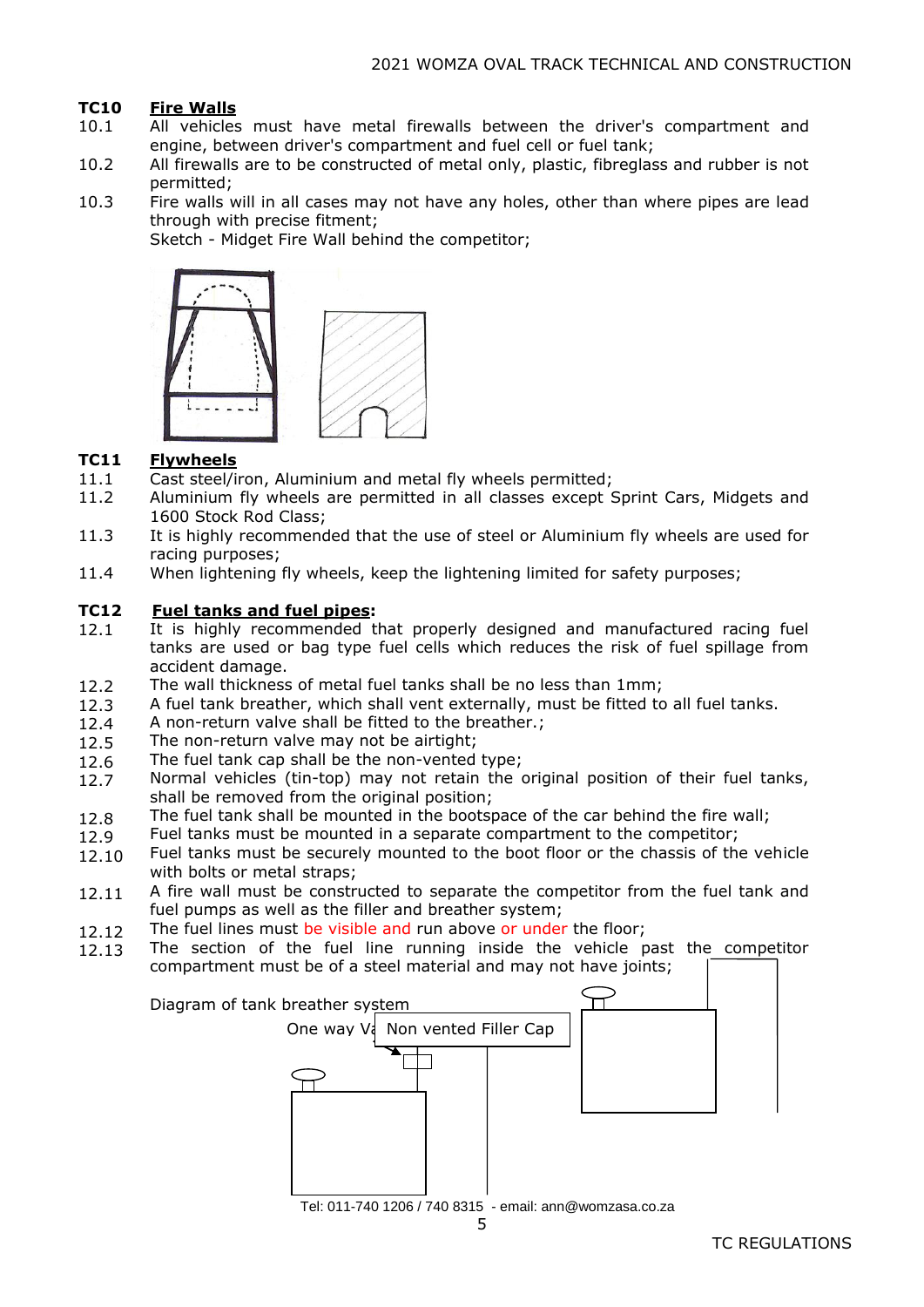#### **TC13 Kill Switch**

- 13.1 All vehicles shall have kill switches made of non-flammable material fitted;
- 13.2 Kill switches to be marked red;
- 13.3 The fitment of the kill switch fitted shall be within the competitors reach and his sight when strapped in:
- 13.4 External switch shall be situated outside of the vehicle in order for Officials to easily reach;
- 13.4.1 If the internal kill switch cannot be reach by an official easily, it shall be mandatory for an additional external kill switch to be fitted;
- 13.5 The effect of the Kill switch/es is to isolate the battery power from the rest of the vehicle and to shut the engine off with immediate effect;
- 13.6 To break the ignition and electric fuel pump circuits;
- 13.7 Simply said, it has to cut all power and fuel simultaneously;

#### **TC14 Mirrors**

- 14.1 Permissible only in saloon classes;
- 14.2 Maximum size of mirrors 100mm x 200mm;
- 14.3 Only one mirror mounted inside of vehicle permitted;
- 14.4 Exterior mirrors permitted; AS PER TAR OVAL MINUTES
- 14.4.1 Exterior to be fitted within the width of car;
- 14.5 Flexi American Saloon, mirror which are mounted to the side, may not protrude beyond the silhouette of the vehicle's width;

#### TC15 **Mudflaps**

- 15.1 Mandatory on all dirt saloon classes;
- 15.2 Mud flaps to be fitted behind the rear wheels of rear wheel drive cars;
- 15.3 Mud flaps to be fitted behind the rear wheels and behind the front wheels of front wheel drive vehicles;
- 15.4 Mud flaps must be positioned directly behind the wheels and not more than 100mm from the back face of the wheels;
- 15.5 Distance of mud flap from ground level with driver seated, measured from the bottom of the mud flap to ground level is maximum 100mm and minimum 50mm, with the competitor seated and wheels inflated to racing pressures;
- 15.6 Mud flaps to cover the full width of the tyre and must be fitted as close to the tyre as possible;
- 15.7 Mud flaps not to drag on the ground;
- 15.8 Mud flaps must be made up of a firm but flexible material, metal material may not be used;
- 15.9 Mud flaps should be fitted in such a manner that it forms part of the body;
- 15.10 Mud flaps may not be part of the bumper, and mud flaps may not be fitted to bumpers;

#### **TC16 Oil Safety Control**

- 16.1 Oil filters are either to be clamped or strapped;
- 16.2 Sump, gearbox, axle's drain and filler plugs are to be drilled and wired;
- 16.3 An oil catch tank, with a minimum capacity of 2 litre, capable of accepting surplus oil and fumes from the engine shall be fitted. The catch tank shall be connected to each breather outlet by means of a flexible pipe or similar conveyance, designed to feed the oil or fumes to the tank;
- 16.4 Catch tanks are to be emptied between races;
- 16.5 Oil catch tanks to be mounted inside the engine compartment;
- 16.6 Remote oil filters are permitted if approved by official Womza TC;

#### **TC17 Prop Shaft/Drive Shaft/Running Gear Protection**

- 17.1 General Prop shaft protection hoops:
- 17.1.1 Drivers must be protected from open running prop shafts by two steel bands, with a minimum width of 50 mm;
- 17.1.2 These bands shall at least be 5mm thick and be bolted or welded to the chassis;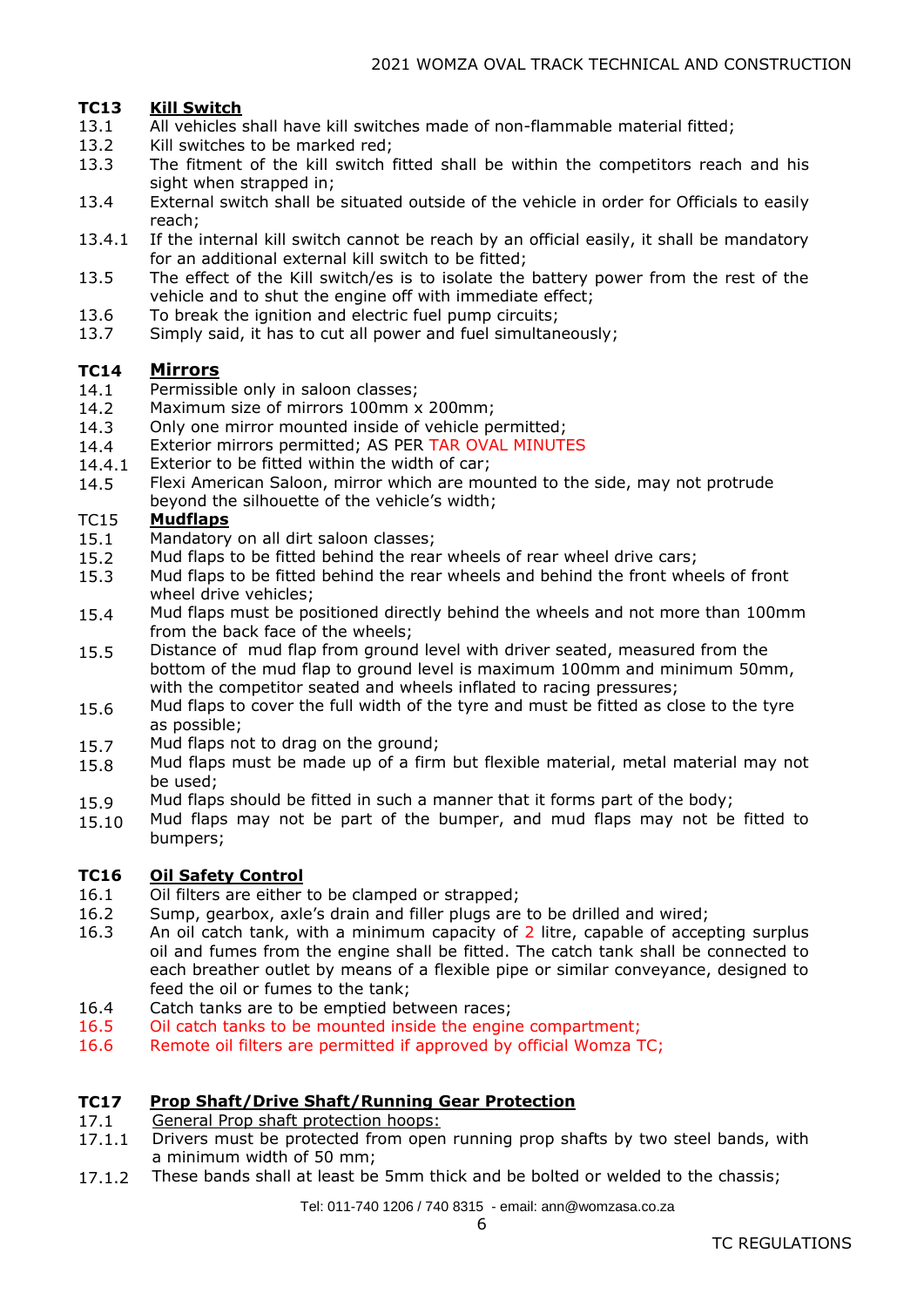- 17.1.3 These bands are to prevent a broken shaft from lifting and coming into the cockpit area;
- 17.1.4 The one band shall be a maximum of 150 mm behind the front yoke measured from the front of the prop shaft;
- 17.2 Prop shafts running below chassis:
- 17.2.1 Vehicles shall have a collar/hoop that would prevent the front end of the running gear (prop shaft or torque tube) to lodge into the track should it break while the vehicle is in motion;
- 17.2.2 The hoop should be approximately 25% along the distance of the shaft as measured from the front of the prop shaft;

#### **TC18 Race Seats**

- 18.1 Race seat minimum specifications for the purpose of oval track racing: Race seat shall have holes where seat belts can be let through, one on each side of the seat for lap belts and two on the back rest at shoulder height for the belts to exit to its mounting points;
- 18.1.1 It is highly recommended to fit a FIA approved seat;
- 18.2 Only bucket race seats permitted, no adjustable back rest reclining road car or race styled seats will be permitted;
- 18.3 No bare fibre glass seats may be used;
- 18.3.1 18.4 Seats are to be mounted with a support bar across the back with tear plates of 100 mm x 100mm, behind the backrest of the seat, just below shoulder height; Aluminum seats permitted;
- 18.4.1 Aluminum seat wall thickness – minimum of 2.5mm;
- 18.5 Steel seats permitted;
- 18.5.1 Steel seats wall thickness, minimum of 2.00mm;
- 18.5.2 Steel framed seats permitted;
- 18.6 Vehicles that have cracked and broken seats shall automatically be excluded from the event, without any further negotiations;

#### **TC19 Radiator Safety Control**

- 19.1 Radiators applicable to all classes – a water catch tank with a minimum capacity of 1litres shall be fitted to the cooling system, exempted will be sealed water systems;
- 19.2 Under no circumstances may a water catch container be replaced with a pipe allowing steam or water (overheating) being directed outwards;
- 19.3 All joints that are not flared shall be double clamped, flared pipes may have one clamp only;
- 19.4 All piping to and from the radiator, other than the joints and the overflow pipes shall be of steel;
- 19.4.1 The pipes must be mounted securely between the firewall and the radiator and at a height not higher the sissy bar;
- 19.4.2 All joints are to be enclosed by a rubber sock and all hoses are to be double clamped;
- 19.4.3 Radiator shield protectors are mandatory with the following regulations applicable;
- 19.5 A fitment of a shield in lexan or Perspex shall be fitted to protect the competitor from a burst water pipe;
- 19.5.1 The shield could be made up in two designs namely:
- 19.5.2 A straight up shield covering and protecting the competitor in full whilst seated, this to be the full range of the radiator and competitor;
- 19.5.3 An upright shield with a hood covering the top of the radiator to form an airflow tunnel so not to restrict air intake, being the full width of the radiator, protecting the competitor whilst seated;
- 19.5.4 Radiator must be mounted inside engine compartment;

#### **TC20 Safety Nets / Protector Plate – open wheel**

- 20.1 Safety Nets are optional on all saloon vehicles;
- 20.2 Fitment of safety net requirements:

Tel: 011-740 1206 / 740 8315 - email: ann@womzasa.co.za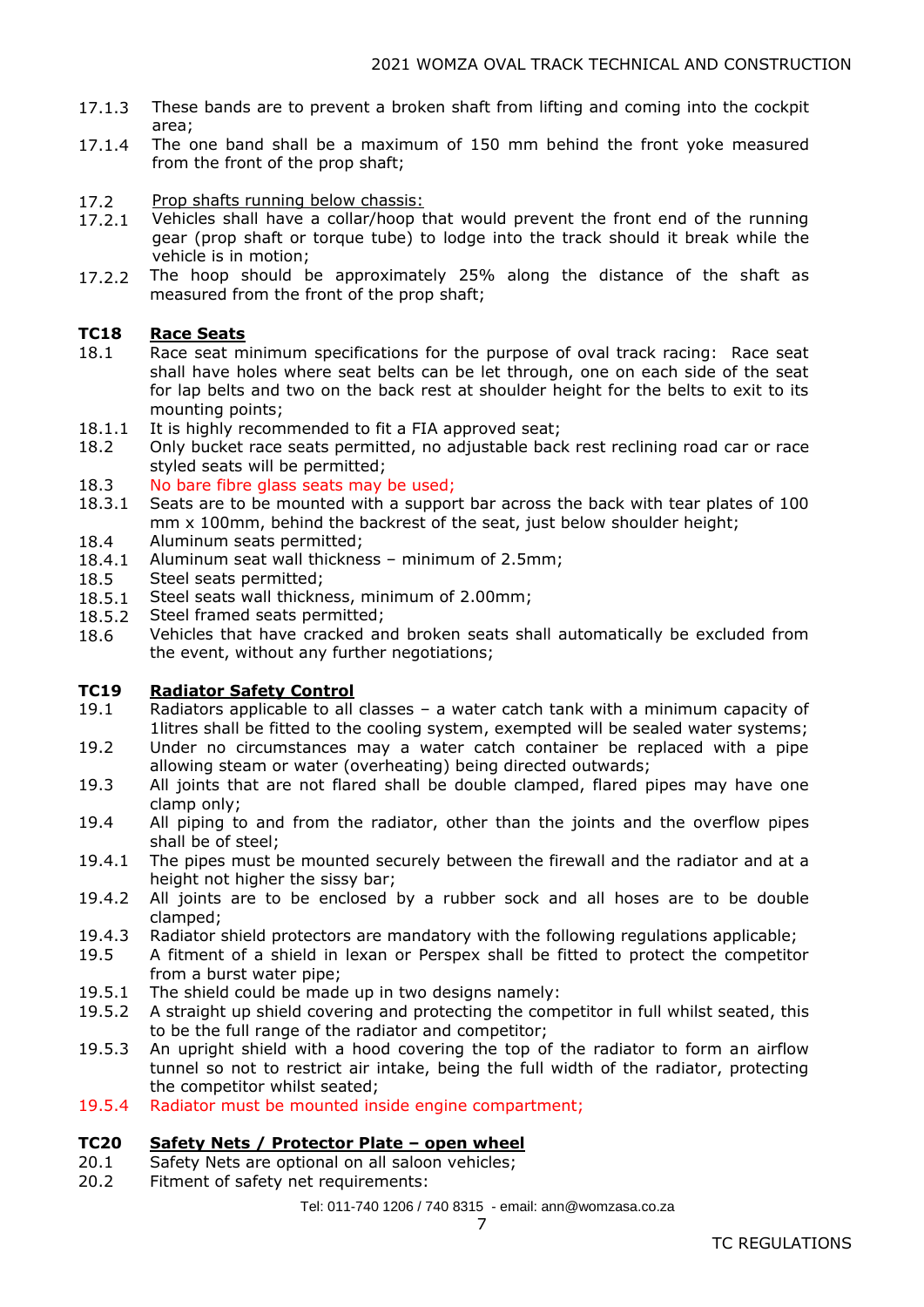- 20.2.1 Saloon cars – to the driver side of the door
- 20.2.2 It shall cover the full window area from the rear of the driver's seat to the front of the seat;
- 20.2.3 The net shall be mounted to the roll cage above the driver's head, with quick release clasps, which shall be fixed to the sissy bar, it follows that the net shall be released from the sissy bar;

### **Protector Plates for open wheeled vehicles:**

20.4 It shall be mandatory for all open wheeled vehicles to have a protector plate to the right hand side enclosing the cockpit up to the height of the competitor's shoulder

20.4.1 when seated and not to obscure the competitors vision;

#### **TC21 Safety/Roll Cages**

- 21.1 The safety cage know as a roll cage is a structural framework designed to prevent serious bodyshell deformation and bodily harm in the case of collision or a car turning over;
- 21.2 It is compulsory for all vehicles to have a fully constructed roll cages;
- 21.3 Great care has to be taken that roll cages are constructed in the fashion, that in an event of an accident, no metal piping could break off causing bodily harm. The roll cage has to be designed so to protect the competitor;



### **21.4 Diagram of Roll Cage**

- 21.4.1 The example shall be a mandatory minimum requirement;
- 21.4.2 The cross bar behind the driver seat (blue) shall be mounted flush directly behind the backrest of the seat in order to support the backrest. This cross bar shall be just below the shoulder of the driver when seated;
- 21.4.3 Additional cross bars may be added to the cage;
- 21.4.4 Where the roll cage has lost strength due to bends and corner welds, triangulated gussets bracing to reinforce the cage is mandatory;
- 21.5 All welding points to be welded 100% and the less accessible areas no less than 75%;
- 21.6 Round tubing shall have a minimum outside diameter of 38mm and a minimum wall thickness of 2mm;
- 21.7 A maximum of two 8mm inspection holes on the left hand and right hand side of the cage shall be made for easy inspection;
- 21.8 Where the driver's helmets could come into contact with the safety cage, a nonflammable padding should be provided for protection
- 21.9 Sissy bars shall be fitted in such a manner that the competitor's hips and knees are completely protected when he/she is strapped into the seat. The sissy bars should be constructed in such a manner that in an event of a T-bone incident the other vehicle would collide with the sissy bar;

#### **TC22 Seat Belts**

- 22.1 Quick release seat belt and shoulder harness are mandatory;
- 22.2 Seat belts must have a minimum of four points;
- 22.3 No hand stitching or home made alterations permitted to belts;
- 22.4 Only SABS or International standard 75mm belts permitted;
- 22.5 Safety belts and driver seats must be secured to the roll cage or frame (not to the floor pan);
- 22.6 Fitment of Seat Belts: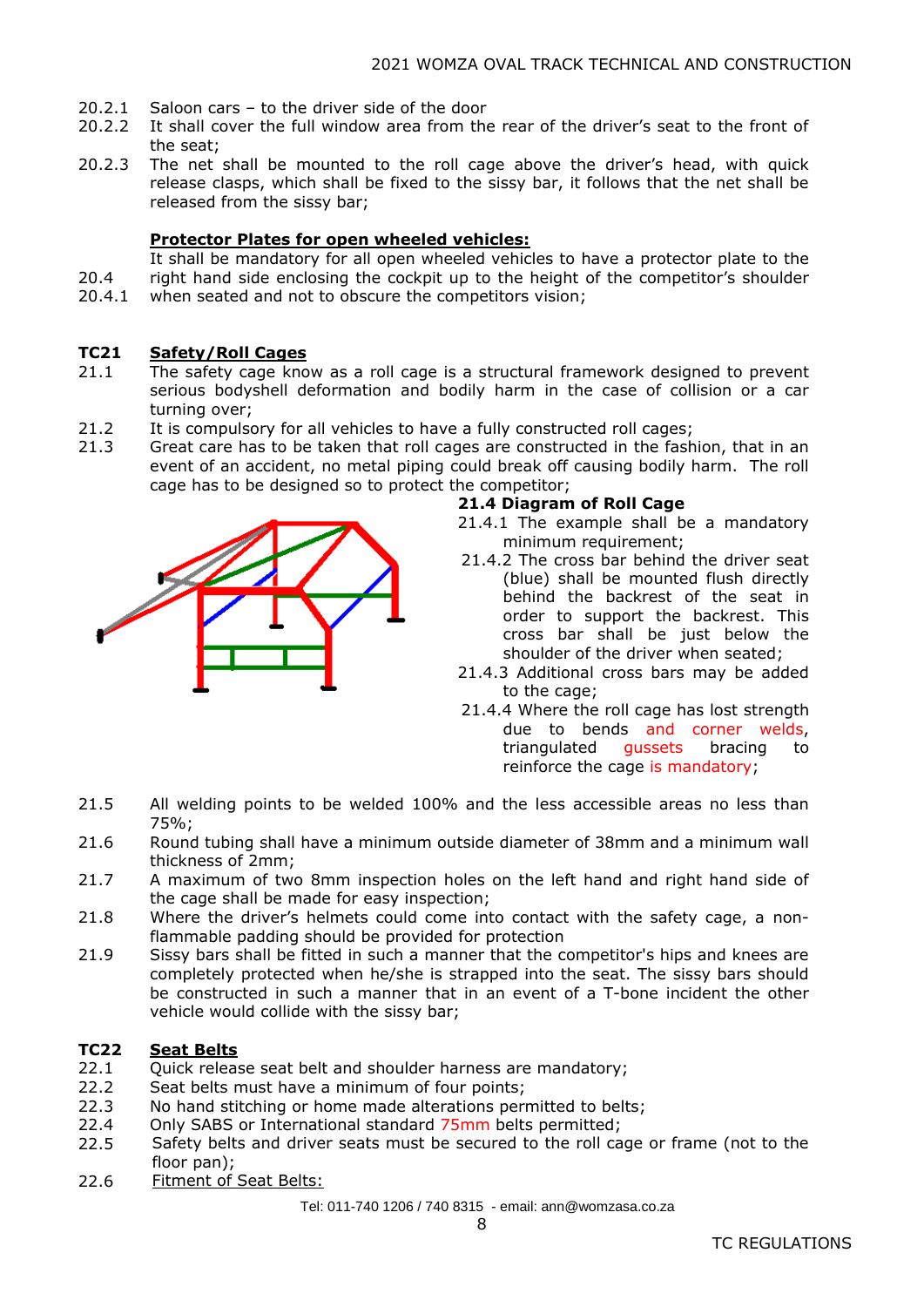- 22.6.1 The shoulder belt will exit through the backrest of the seat horizontally to the rear mounting point with a maximum of 10degrees upwards and maximum of 20degree downward from the exit point;
- 22.6.2 The lap belts will exit through the side hole fitment of the seat, and form a vertical line to the mounting points with a maximum of 30degrees rearward;
- 22.6.3 The crotch belt application – it shall exit though the seat downward vertical viewed from the side with a maximum of 20degree rearward towards the mounting points;
- 22.7 If the fitment of the shoulder belt cannot fit as above, the fitment of the shoulder belt may be taken down to the chassis or bottom crossbar on the roll cage , but must be supported with a top crossbar behind the back rest of the seat at the same height of the seat belt exit holes in order for the crossbar to function as a support for the belt going down in order for the bar to take the downward pressure of the shoulder belt and not the seat back rest;
- 22.8 Existing vehicles that have seat belts and seats mounted to the floor pan have to be supported by 50mm x 50mm x 2mm washers or 75mm x 2mm in diameter tear plate;
- 22.9 See drawing for belt installation;
- 22.10 The installation of the cross bar as per TC22.7 it shall be mandatory for this fitment;

#### **TC23 Space Frame / Purpose built / Semi-space Vehicles**

#### 23.1 **Space Frame Vehicle definition:**

A space frame vehicle is a tubular frame constructed of square or round tubing to form the chassis and roll cage as a unit and has a detachable body shell. The body work must be detachable;

#### 23.2 **Flexi Vehicle (American Saloon) definition**

- 23.2.1 A Flexi is built from a tubular frame constructed with round, square or rectangular tubing and cladded with metal sheeting or composite material panels to take on the appearance of a sedan motorcar in silhouette;
- 23.3 **Space framed** vehicles under construction – Once the competitor has completed the frame prior to them fitting the body panels, they are obliged to contact the vehicle construction safety team (these appointments have been made at each club) in order for them to inspect the carcass framework.
- 23.3.1 The inspection in particular will include the checking of the welding, roll cage, suspension and various mounting points;
- 23.3.2 The team will similarly note in the scrutiny book of the competitor that the vehicle had been inspected and has safely been passed.
- 23.4 **Purpose built and Space framed vehicles** – competitor entry and exit into the driver cockpit;
- 23.4.1 It shall be mandatory for all competitors to gain access through the "driver door" side;
- 23.4.2 Should the height of the door impair access it shall not be cut away but shall have a hinge arrangement whereby it folds, at or near the top sissy bar;
- 23.4.3 Doors may be made fully removable, provided they are securely fitted during races.
- 23.4.4 The securing pins shall be removable from the outside;
- 23.5 **All semi-space frame, space-frame or purpose** built vehicles shall have a reinforced floor area for the driver's seat and feet;
- 23.6 No alterations to the roof of tintops or standard car bodies permitted;

#### **TC24 Tow Hooks**

- 24.1 All vehicles are to install tow hooks to the front and back of the vehicle;
- 24.2 These may not protrude beyond the bumpers of the vehicle;
- 24.3 It should be clearly marked in red, yellow or orange for tow-vehicle crew to tow the vehicle with the least delay;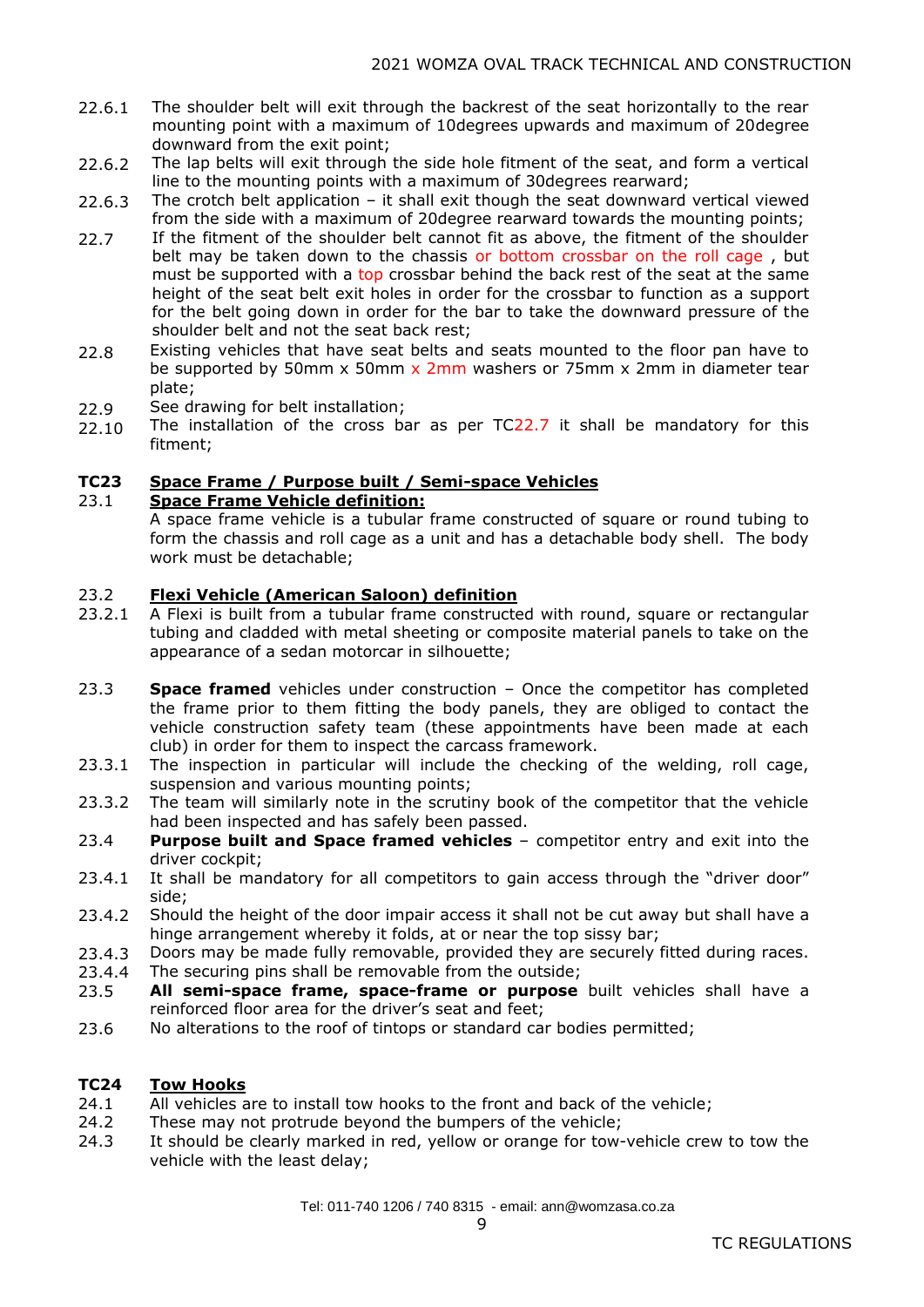### **TC425 Weights**

- 25.1 Vehicles which require to increase vehicle weights shall do so by fitting ballasts:
- 25.2 Ballasts, is a non-functional material added to increase vehicle weight.
- Any ballast must be permanently fixed to the structure of the vehicle by means of bolting, wiring and strapping of ballasts is prohibited;
- 25.3 All ballast must be clearly marked by a contrasting colour to the interior of the vehicle;
- 25.4 Championship events – once vehicles have been weighed the Scrutineer shall have the right to wax seal ballasts;
- 25.5 Fitted fire-extinguishers shall be removed or it's weight reading shall be taken into consideration and be excluded for weighing purpose;
- 25.6 No weight tolerances will be permitted;
- 25.7 A vehicle may be weighed at any time during the event and remains the responsibility of the competitor to ensure the vehicle in which he is competing complies to the class weight regulation;

#### **TC26 Welding**

- 26.1 All joints and seams in the construction of the vehicle are to be properly mitered and shall be welded.
- 26.2 All visible welding shall be 100%.

#### **TC27 Wheels and Tyres**

- 27.1 No double wheels permitted;
- 27.2 No plastic rims permitted;
- 27.3 Tyres/wheels may not protrude beyond the wheel arches or bodywork in saloon classes;
- 27.4 Tyre identification – under no circumstances may the tyre manufacturer's original extruded side wall markings, indicating manufacturer's details, size, profile, country of origin, ratings, serial numbers and batch codes be removed or altered;
- 27.5 All wheel studs, nuts and bolts are to be fitted and in place;
- 27.6 Only open ended nuts MUST be used;
- 27.6.1 In all instances the stud has to protrude the nut;
- 27.7 Wheel bolts eg., like most German vehicles, the bolt has to fastened at least by the diameter of the bolt in depth and have a minimum of two wheel studs per hub;
- 27.8 One beadlock will be permitted on one tyre/wheel only;

#### **TC28 Wheel and Body Protector**

- 28.1 Wheel and body sill protectors can be fitted between the front and the rear wheels at sill height to all saloon vehicle classes;
- 28.2 The wheel and body protector must be straight and only curve inwards at each ends once mounted;
- 28.3 The material used shall not exceed 2mm thickness preferably 38mm round tubing, the protector may not protrude more than 60mm beyond the wheel and must be flush with the bodywork;
- 28.4 No sharp edges or open round piping permitted, as these shall be rounded back to the chassis or mounting points;

#### 28.5 **Fender flairs/Spads**

- 28.5.1 The use of fender flairs is permitted, fenders may not be widened beyond standard measure
- 28.5.2 Fender flairs constructed from fiber glass max 3mm in thickness, may not have any additional steel reinforcements.
- 28.5.3 Fender flairs constructed from sheet metal may not exceed 1.2mm in thickness, may not have any sharp edges and must be shaped to fit according to the fenders shape.

#### **TC29 Windscreens and Glass Windows**

- 29.1 All windscreens and glass windows shall be removed if vehicle is being campaigned permanently on dirt;
- 29.2 Only the rear side windows may be replaced with clear lexan or polycarbonate;